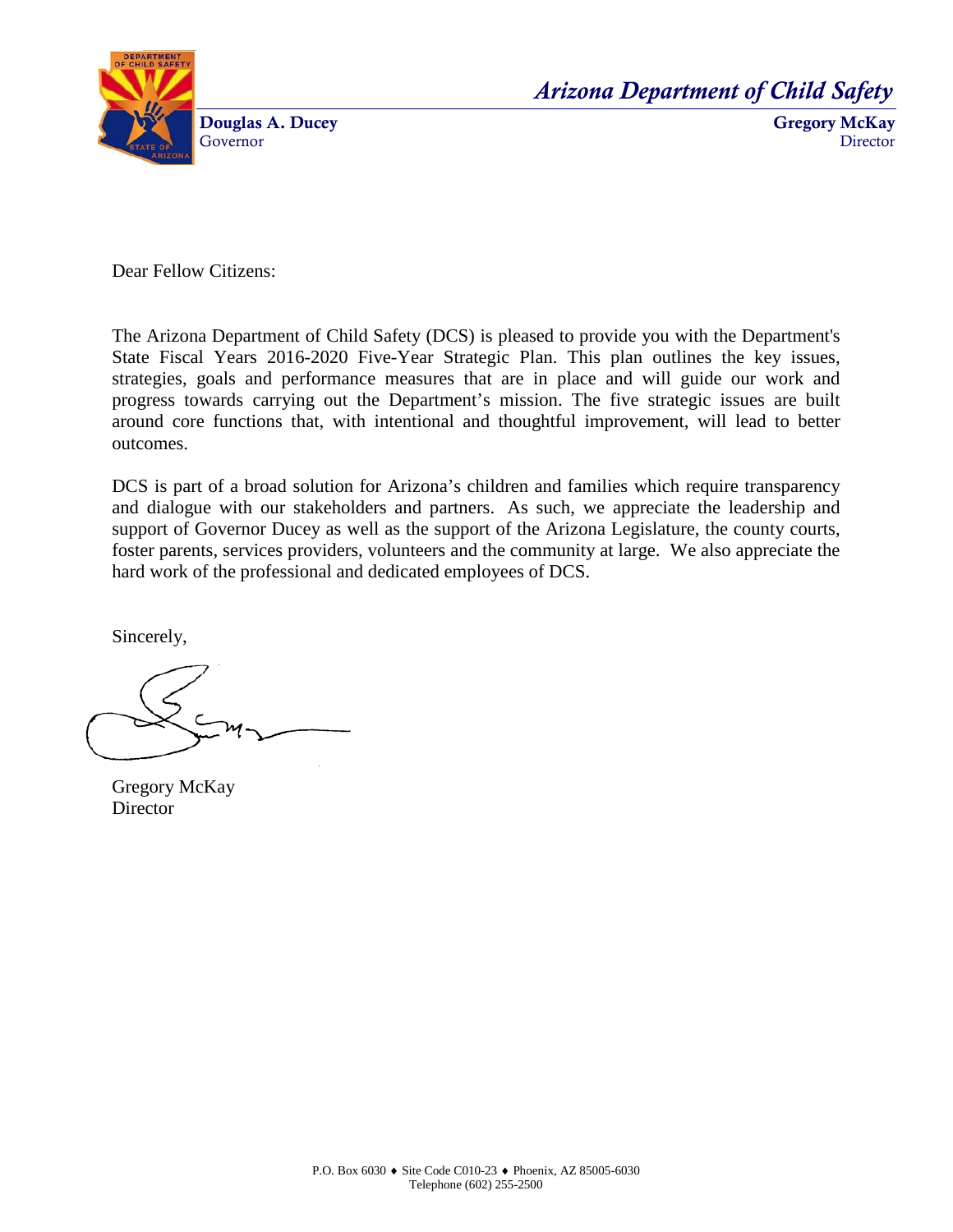## **Executive Summary**

The Arizona Department of Child Safety (DCS) is committed to achieving safety, permanency and well-being for Arizona's children and families. Driven by this commitment, as well as a desire to be a national leader for child safety through a well-run, efficient, and effective organization based on best practices, DCS developed the 2016 -2020 Strategic Plan that outlines a clear and thoughtful approach to accomplishing these goals.

As a newly established department, it is essential to build the systems and structure that will support outcomes for the future, while at the same time identifying challenges that have evolved over time. The strategic issues identified each directly impact the other and are linked throughout DCS operations. The strategies outlined to accomplish the goals are geared toward the implementation of tools and processes that have been developed over the last several months. Thoughtful preparation has been taken to ensure that the processes are meaningful, sustainable, and will deliver better outcomes for children and families.

The important task of keeping children safe and strengthening families requires intentional preparation, transparency, accountability, and continuous improvement. The implementation of the Strategic Plan provides a platform to make thoughtful decision about sequencing our efforts toward addressing current issues while also building for the future.

#### **Agency Description:**

The Arizona Department of Child Safety is a human service organization dedicated to achieving safety, well-being and permanency for children, youth and families through leadership and the provision of quality services in partnership with communities.

#### **DCS Vision:**

Children thrive in family environments free from abuse and neglect.

#### **DCS Mission:**

Successfully engage children and families to ensure safety, strengthen families, and achieve permanency.

#### **Core Principles:**

Safety: All Arizona's children are safe and protected from harm Permanency: All Arizona's children live in safe, loving forever families Well-Being: All Arizona's children are given the opportunity to thrive through support of strong families and their communities

|         | <b>Strategic Issues</b>                                                            | <b>Goals &amp; Strategies</b>                                                                                                                                                                                                                                                                                                                                                                                                     |  |  |  |
|---------|------------------------------------------------------------------------------------|-----------------------------------------------------------------------------------------------------------------------------------------------------------------------------------------------------------------------------------------------------------------------------------------------------------------------------------------------------------------------------------------------------------------------------------|--|--|--|
|         | <b>Improve objective</b><br>decision making at<br>the Hotline and                  | Increase accuracy of referral categorization at the Hotline<br>• Hotline decision-making guide and quality assurance function                                                                                                                                                                                                                                                                                                     |  |  |  |
| 6<br>1t | <b>Investigations</b>                                                              | Increase accuracy of safety & risk assessments in Investigations<br>• Standard process to document that children have been seen and safety<br>has been assessed<br>• Child Safety and Risk Assessment (CSRA) Documentation & Field Guide<br>• Create a dashboard to track investigation case management<br>• Supervisory case review forms for investigations<br>• Team Decision Making meetings when removal is being considered |  |  |  |
|         | <b>Improve</b><br>performance<br>and quality of<br>service through                 | Address factors that contribute to the investigations backlog<br>• Overdue investigation reduction teams<br>• Triage Dashboard with risk factors                                                                                                                                                                                                                                                                                  |  |  |  |
|         | employee<br>retention                                                              | Improve job fit through targeted techniques<br>• Utilize behavioral characteristic profiles to screen potential job applicants<br>• Refine and centralize DCS exit interview survey data                                                                                                                                                                                                                                          |  |  |  |
|         |                                                                                    | Increase advanced training opportunities for employees<br>• Develop advanced training curriculum for Specialists and Supervisors                                                                                                                                                                                                                                                                                                  |  |  |  |
|         | <b>Reduce length of</b><br>stay for children in<br>out-of-home care                | Improve timeliness of reunification, guardianship, and adoption<br>• Early case transfer from investigations to ongoing<br>• Supervisory case review forms for ongoing casework<br>• Implement monthly case progress reviews by supervisors<br>• Conduct targeted permanency reviews                                                                                                                                              |  |  |  |
|         |                                                                                    | Establish standard processes statewide to increase efficiencies<br>• Develop process flow and clear casework transitions in Model Field Offices                                                                                                                                                                                                                                                                                   |  |  |  |
|         | Improve<br>capacity to place<br>children in family<br>environments                 | Increase the number of foster homes and the availability of foster home<br>placements<br>• Strengthen foster home recruitment and retention efforts<br>• Partner with faith-based community for caregiver supports<br>Increase the time that children are placed with a kinship caregiver<br>• Enhance kinship search practices                                                                                                   |  |  |  |
|         | <b>Reduce</b><br>recurrence of<br>maltreatment by<br>improving service<br>delivery | Expand the availability of services to prevent repeat reports for investi-<br>gations and foster care re-entry<br>• Assess high report and removal zip codes to recommend targeted com-<br>munity-based interventions<br>• Expand Substance Exposed Newborn Safe Environment (SENSE) program in<br>rural counties                                                                                                                 |  |  |  |
| f       |                                                                                    | Reduce waitlists for in-home and parent services<br>• Refine and implement service referral and approval process statewide                                                                                                                                                                                                                                                                                                        |  |  |  |